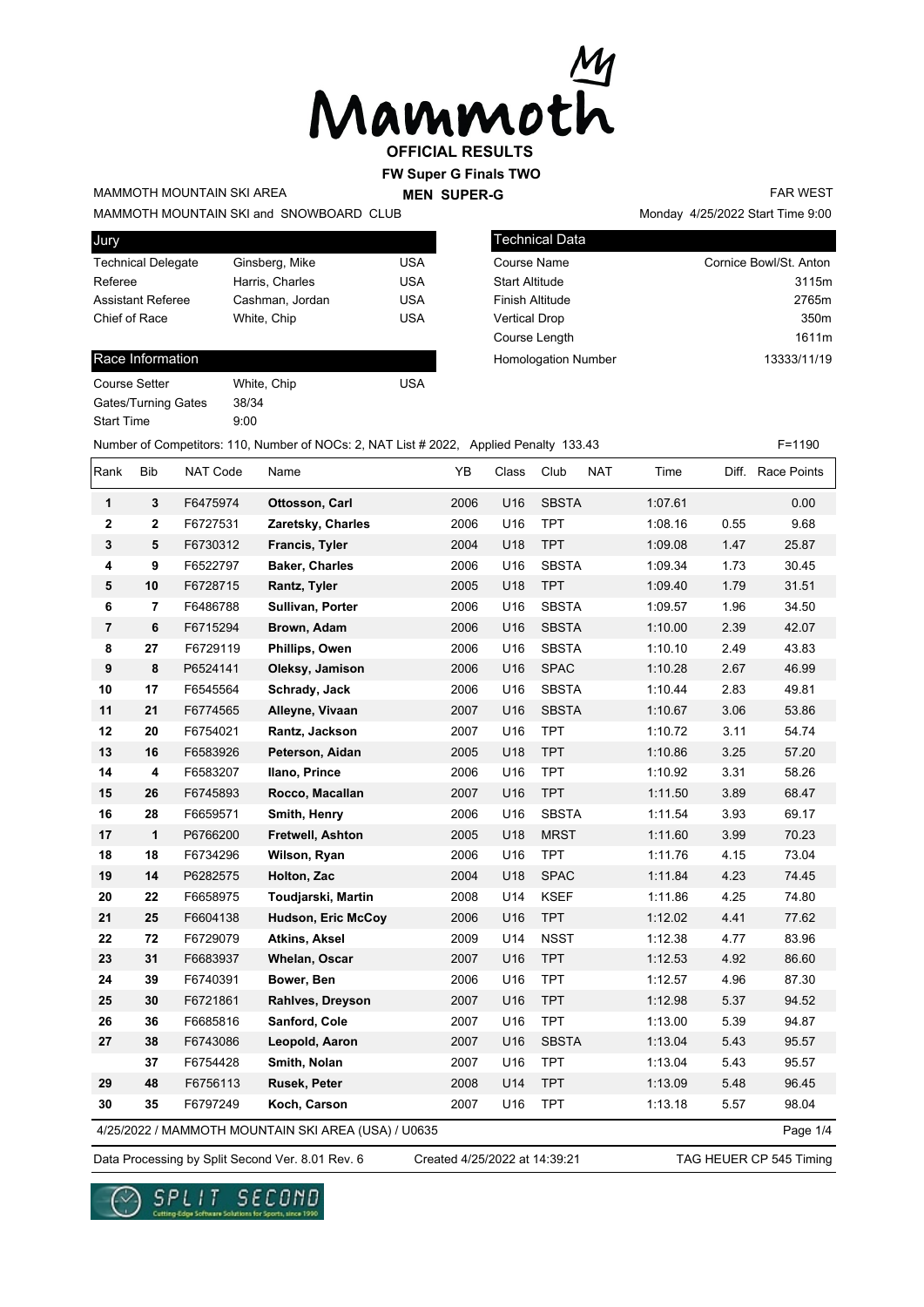#### **OFFICIAL RESULTS**

**FW Super G Finals TWO MEN SUPER-G** 

MAMMOTH MOUNTAIN SKI and SNOWBOARD CLUB

MAMMOTH MOUNTAIN SKI AREA

FAR WEST

Monday 4/25/2022 Start Time 9:00

| Rank | Bib | <b>NAT Code</b> | Name                     | YB   | Class | Club         | <b>NAT</b> | Time    | Diff. | Race Points |
|------|-----|-----------------|--------------------------|------|-------|--------------|------------|---------|-------|-------------|
| 31   | 29  | 16557153        | Rearick, Tasman          | 2008 | U14   | <b>PCSS</b>  |            | 1:13.49 | 5.88  | 103.49      |
| 32   | 51  | F6583910        | Peterson, Luca           | 2008 | U14   | <b>TPT</b>   |            | 1:13.53 | 5.92  | 104.20      |
| 33   | 41  | F6740291        | Bower, lan               | 2006 | U16   | <b>TPT</b>   |            | 1:13.55 | 5.94  | 104.55      |
| 34   | 34  | F6754826        | Cronin, Kole             | 2007 | U16   | <b>TPT</b>   |            | 1:13.67 | 6.06  | 106.66      |
| 35   | 23  | P6854522        | <b>Patterson, Deeson</b> | 2006 | U16   | <b>CMAC</b>  |            | 1:13.88 | 6.27  | 110.36      |
| 36   | 80  | P6550756        | Caccia, Gabriel          | 2008 | U14   | <b>CMAC</b>  |            | 1:14.37 | 6.76  | 118.98      |
| 37   | 19  | F6686414        | <b>Edmunds, Curtis</b>   | 2007 | U16   | <b>TPT</b>   |            | 1:14.59 | 6.98  | 122.85      |
| 38   | 42  | F6749597        | Lazzareschi, Domenico    | 2005 | U18   | <b>TPT</b>   |            | 1:14.69 | 7.08  | 124.61      |
| 39   | 84  | P6855579        | Fretwell, Jackson        | 2008 | U14   | <b>MRST</b>  |            | 1:14.70 | 7.09  | 124.79      |
| 40   | 71  | F6827714        | Mitchell, Brody          | 2009 | U14   | <b>TPT</b>   |            | 1:14.73 | 7.12  | 125.32      |
| 41   | 56  | 16640782        | Sivey, Xander            | 2008 | U14   | <b>PCSS</b>  |            | 1:14.80 | 7.19  | 126.55      |
|      | 52  | F6612886        | Barndt, Tristan          | 2006 | U16   | <b>MMST</b>  |            | 1:14.80 | 7.19  | 126.55      |
| 43   | 49  | F6738555        | Vankirk, Kash            | 2008 | U14   | <b>KSEF</b>  |            | 1:14.84 | 7.23  | 127.25      |
| 44   | 53  | F6756484        | Broman, Sawyer           | 2008 | U14   | <b>KSEF</b>  |            | 1:14.89 | 7.28  | 128.13      |
| 45   | 57  | F6742449        | Morgan, Aiden            | 2008 | U14   | <b>TPT</b>   |            | 1:14.91 | 7.30  | 128.49      |
| 46   | 33  | F6654726        | Knott, Tanner            | 2006 | U16   | <b>MMST</b>  |            | 1:15.10 | 7.49  | 131.83      |
| 47   | 61  | F6830394        | Gray, Jack               | 2008 | U14   | <b>TPT</b>   |            | 1:15.15 | 7.54  | 132.71      |
| 48   | 73  | F6736277        | Cooper, Maxwell          | 2008 | U14   | <b>TPT</b>   |            | 1:15.23 | 7.62  | 134.12      |
| 49   | 58  | F6827100        | Ragan, Brett             | 2008 | U14   | <b>TPT</b>   |            | 1:15.49 | 7.88  | 138.70      |
| 50   | 44  | F6504378        | Shklovski, Jacob         | 2007 | U16   | <b>TPT</b>   |            | 1:15.53 | 7.92  | 139.40      |
| 51   | 32  | F6586713        | <b>McConnell, Jake</b>   | 2006 | U16   | <b>MMST</b>  |            | 1:15.77 | 8.16  | 143.62      |
| 52   | 47  | F6641975        | Socolean, Adam Jake      | 2008 | U14   | <b>NSST</b>  |            | 1:15.92 | 8.31  | 146.26      |
| 53   | 46  | F6522577        | <b>Ferguson, Charles</b> | 2008 | U14   | <b>MMST</b>  |            | 1:16.10 | 8.49  | 149.43      |
| 54   | 70  | F6828919        | Marquart, Adrian         | 2009 | U14   | <b>NSST</b>  |            | 1:16.27 | 8.66  | 152.42      |
| 55   | 64  | F6799627        | Day, Neils               | 2008 | U14   | <b>TPT</b>   |            | 1:16.52 | 8.91  | 156.82      |
| 56   | 65  | F7161721        | Kanegsberg, Torston      | 2004 | U18   | <b>ROSE</b>  |            | 1:16.69 | 9.08  | 159.82      |
| 57   | 67  | F6754861        | Ellis, Trevor            | 2008 | U14   | <b>TPT</b>   |            | 1:16.89 | 9.28  | 163.34      |
| 58   | 62  | F6756331        | Berg, Cameron            | 2006 | U16   | <b>TPT</b>   |            | 1:16.90 | 9.29  | 163.51      |
| 59   | 75  | F6738062        | Cooper, Myles            | 2008 | U14   | <b>TPT</b>   |            | 1:17.02 | 9.41  | 165.62      |
| 60   | 68  | F6741258        | <b>Griffith, Fritz</b>   | 2008 | U14   | <b>MMST</b>  |            | 1:17.31 | 9.70  | 170.73      |
| 61   | 81  | F6713582        | Gump, Kyle               | 2007 | U16   | <b>SBSTA</b> |            | 1:17.42 | 9.81  | 172.67      |
| 62   | 78  | F6899431        | Jedlic, James            | 2009 | U14   | <b>SBSTA</b> |            | 1:17.84 | 10.23 | 180.06      |
| 63   | 60  | F6571167        | Graham, Alexander        | 2007 | U16   | <b>MMST</b>  |            | 1:17.95 | 10.34 | 181.99      |
| 64   | 69  | 16592031        | Sivo, Kye                | 2008 | U14   | PCSS         |            | 1:18.26 | 10.65 | 187.45      |
|      | 54  | F6613461        | Hughes, Tanner           | 2007 | U16   | <b>TPT</b>   |            | 1:18.26 | 10.65 | 187.45      |
| 66   | 74  | F6677449        | Ayers, Mason             | 2009 | U14   | <b>SBSTA</b> |            | 1:18.40 | 10.79 | 189.91      |
| 67   | 82  | F6663318        | Beevor, Zach             | 2007 | U16   | <b>SBSTA</b> |            | 1:18.61 | 11.00 | 193.61      |
| 68   | 121 | F6876494        | Lu, David                | 2009 | U14   | <b>TPT</b>   |            | 1:18.94 | 11.33 | 199.42      |
| 69   | 77  | F6722906        | Cortes, Kyle             | 2008 | U14   | <b>TPT</b>   |            | 1:19.02 | 11.41 | 200.83      |
| 70   | 79  | F6880308        | Ewing, Gray              | 2009 | U14   | <b>TPT</b>   |            | 1:19.08 | 11.47 | 201.88      |
| 71   | 115 | P6937830        | Jones, Perry             | 2009 | U14   | <b>CMAC</b>  |            | 1:19.16 | 11.55 | 203.29      |
| 72   | 83  | F6831720        | Harvey, Bryce            | 2009 | U14   | ASC          |            | 1:19.22 | 11.61 | 204.35      |
| 73   | 92  | F6826563        | Dalrymple, Logan         | 2009 | U14   | <b>MMST</b>  |            | 1:19.35 | 11.74 | 206.64      |
| 74   | 87  | F6919609        | Ottoni, Lucas            | 2008 | U14   | <b>KSEF</b>  |            | 1:19.38 | 11.77 | 207.16      |
| 75   | 66  | F6718555        | Tucker, Jack             | 2007 | U16   | KSEF         |            | 1:19.97 | 12.36 | 217.55      |
|      |     |                 |                          |      |       |              |            |         |       |             |

4/25/2022 / MAMMOTH MOUNTAIN SKI AREA (USA) / U0635

Page 2/4

Data Processing by Split Second Ver. 8.01 Rev. 6 Created 4/25/2022 at 14:39:21 TAG HEUER CP 545 Timing

Created 4/25/2022 at 14:39:21

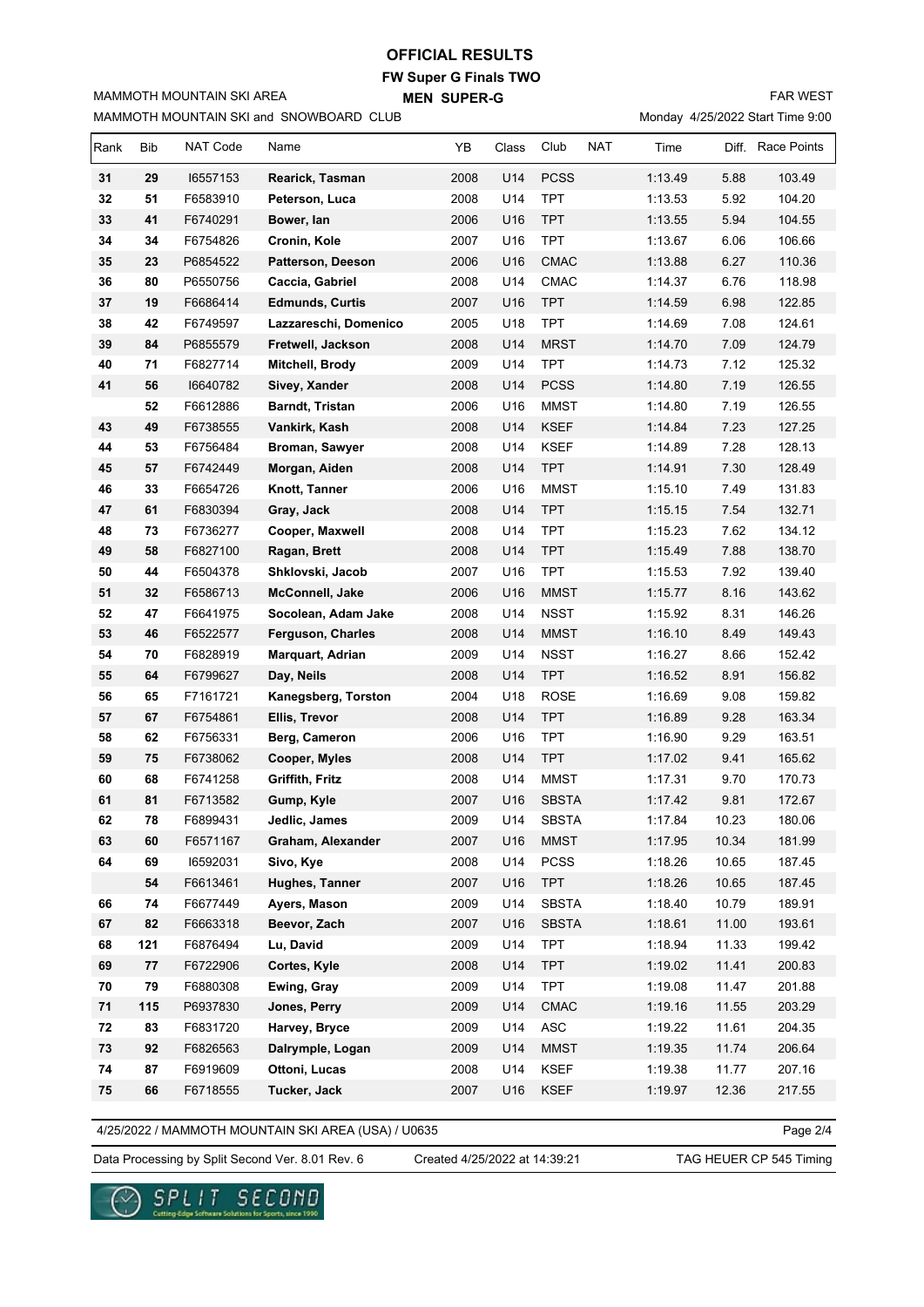### **OFFICIAL RESULTS**

**FW Super G Finals TWO MEN SUPER-G** 

MAMMOTH MOUNTAIN SKI and SNOWBOARD CLUB

MAMMOTH MOUNTAIN SKI AREA

FAR WEST

Monday 4/25/2022 Start Time 9:00

| Rank | <b>Bib</b> | <b>NAT Code</b> | Name                      | YB   | Class | Club         | <b>NAT</b> | Time    | Diff. | <b>Race Points</b> |
|------|------------|-----------------|---------------------------|------|-------|--------------|------------|---------|-------|--------------------|
| 76   | 55         | F6735397        | Brown, Jacob              | 2006 | U16   | <b>ROSE</b>  |            | 1:20.83 | 13.22 | 232.68             |
| 77   | 96         | F7120657        | Zhang, Bryant             | 2008 | U14   | <b>MMST</b>  |            | 1:20.85 | 13.24 | 233.04             |
| 78   | 109        | F7143297        | Anderson, Haaken          | 2009 | U14   | <b>TPT</b>   |            | 1:20.99 | 13.38 | 235.50             |
| 79   | 93         | F6831089        | Fish, Max                 | 2009 | U14   | <b>KSEF</b>  |            | 1:21.02 | 13.41 | 236.03             |
| 80   | 99         | F6799260        | Hevin, Loenn              | 2009 | U14   | <b>TPT</b>   |            | 1:21.32 | 13.71 | 241.31             |
| 81   | 98         | F6759707        | Stever, Sawyer            | 2009 | U14   | <b>SBSTA</b> |            | 1:21.33 | 13.72 | 241.48             |
| 82   | 104        | F6915620        | Pfeister, Jameson         | 2009 | U14   | <b>SBSTA</b> |            | 1:21.45 | 13.84 | 243.60             |
| 83   | 97         | F6759688        | Kamp, Carl-Henry          | 2009 | U14   | <b>SBSTA</b> |            | 1:21.46 | 13.85 | 243.77             |
| 84   | 102        | F6596892        | Fossum, Jackson           | 2009 | U14   | <b>SBSTA</b> |            | 1:21.79 | 14.18 | 249.58             |
| 85   | 90         | F6756045        | Hunt, Tyler               | 2009 | U14   | <b>TPT</b>   |            | 1:21.88 | 14.27 | 251.17             |
| 86   | 88         | F6998657        | <b>Blair, Charles</b>     | 2009 | U14   | <b>TPT</b>   |            | 1:22.49 | 14.88 | 261.90             |
| 87   | 85         | F6879253        | Michejda, Rocco           | 2008 | U14   | <b>TPT</b>   |            | 1:22.88 | 15.27 | 268.77             |
| 88   | 107        | F6876654        | Russo, Ryan               | 2009 | U14   | <b>SBSTA</b> |            | 1:23.62 | 16.01 | 281.79             |
| 89   | 113        | F7032821        | Ryan, Kelin               | 2007 | U16   | <b>ROSE</b>  |            | 1:23.95 | 16.34 | 287.60             |
| 90   | 91         | F6887891        | Van Prooyen, Andrew       | 2008 | U14   | <b>TPT</b>   |            | 1:24.02 | 16.41 | 288.83             |
| 91   | 89         | F6829936        | Jones, Cash               | 2009 | U14   | <b>TPT</b>   |            | 1:24.67 | 17.06 | 300.27             |
| 92   | 94         | F6709329        | <b>Tippett, Alexandre</b> | 2009 | U14   | <b>TPT</b>   |            | 1:24.87 | 17.26 | 303.79             |
| 93   | 106        | F6823294        | <b>Brody, Preston</b>     | 2009 | U14   | <b>TPT</b>   |            | 1:25.00 | 17.39 | 306.08             |
| 94   | 76         | F6735871        | Boughner, Zachary         | 2002 | U21   | <b>ROSE</b>  |            | 1:25.25 | 17.64 | 310.48             |
| 95   | 100        | F7075757        | Porter, Ren               | 2009 | U14   | <b>MMST</b>  |            | 1:25.47 | 17.86 | 314.35             |
| 96   | 101        | F6878557        | Nemeth, Liam              | 2008 | U14   | <b>TPT</b>   |            | 1:25.75 | 18.14 | 319.28             |
| 97   | 111        | F6829528        | Hu, Jonathan              | 2008 | U14   | <b>AMST</b>  |            | 1:26.66 | 19.05 | 335.30             |
| 98   | 103        | F6914988        | Mooiweer, Ethan           | 2009 | U14   | <b>AMST</b>  |            | 1:26.83 | 19.22 | 338.29             |
| 99   | 95         | F7110426        | Morgan, Thomas            | 2004 | U18   | <b>ROSE</b>  |            | 1:28.27 | 20.66 | 363.64             |
| 100  | 114        | F6876806        | Wong, Calvin              | 2009 | U14   | <b>MMST</b>  |            | 1:28.49 | 20.88 | 367.51             |
| 101  | 123        | F6981865        | Gronek, Jack              | 2009 | U14   | <b>TPT</b>   |            | 1:29.04 | 21.43 | 377.19             |
| 102  | 117        | F6799379        | Harris, Conner            | 2009 | U14   | <b>TPT</b>   |            | 1:31.67 | 24.06 | 423.48             |
| 103  | 119        | F6909454        | Polo, Lucas               | 2009 | U14   | <b>MMST</b>  |            | 1:32.90 | 25.29 | 445.13             |
| 104  | 118        | F6802132        | Gump, Dylan               | 2009 | U14   | <b>SBSTA</b> |            | 1:33.79 | 26.18 | 460.79             |
|      |            |                 |                           |      |       |              |            |         |       |                    |

#### **NOT PERMITTED TO START**

|     | <b>DID NOT START: 4 competitors</b> |                          |      |                 |             |
|-----|-------------------------------------|--------------------------|------|-----------------|-------------|
| 120 | F7011096                            | <b>Vlok, Christopher</b> | 2003 | U <sub>21</sub> | <b>SSRT</b> |
| 122 | F6651232                            | Murphy, Thomas           | 2004 | U18             | <b>SSRT</b> |
| 110 | F6995787                            | Lynch, Caeden            | 2009 | U <sub>14</sub> | AMST        |
| 15  | P6951251                            | Kling, Tober             | 2007 | U <sub>16</sub> | <b>MHA</b>  |
|     |                                     |                          |      |                 |             |
|     | DID NOT FINISH: 2 competitors       |                          |      |                 |             |
| 124 | F6820613                            | Khamsi, Vance            | 2009 | U <sub>14</sub> | <b>MMST</b> |
| 108 | F6993828                            | Friedland, Benjamin      | 2008 | U <sub>14</sub> | AMST        |
|     |                                     |                          |      |                 |             |

 **DISQUALIFIED**

4/25/2022 / MAMMOTH MOUNTAIN SKI AREA (USA) / U0635

Page 3/4

Data Processing by Split Second Ver. 8.01 Rev. 6 Created 4/25/2022 at 14:39:21 TAG HEUER CP 545 Timing

Created 4/25/2022 at 14:39:21